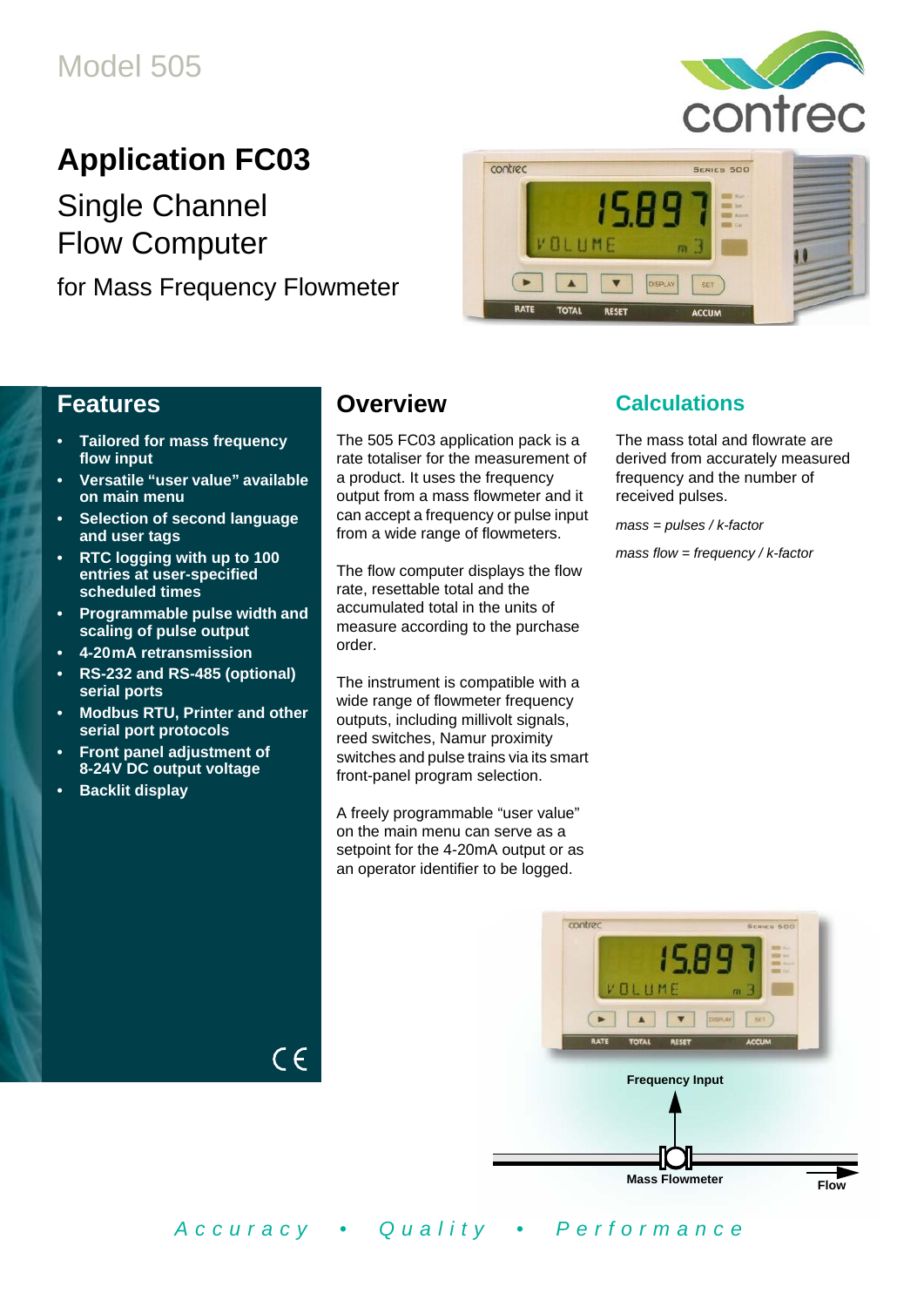### **Displayed Information**

The front panel display shows the current values of the input variables and the results of the calculations. A list of the variables for this application and their type (total or rate) is shown at the end of this document.

The instrument can be supplied with a real-time clock for data logging of up to 100 entries of the variables as displayed on the main menu.

### **Communications**

There are two communication ports available as follows:

- **•** RS-232 port
- **•** RS-485 port

 The ports can be used for remote data reading, printouts and for initial application loading of the instrument.

### **Retransmission Outputs**

The instrument can re-transmit any main menu variable. The digital outputs can re-transmit totals as pulses. If the instrument has the advanced option, it outputs rates as a 4-20<sub>m</sub>A signal.

### **Relay Outputs**

The relay alarms can be assigned to any of the main menu variables of a rate type. The alarms can be fully configured including hysteresis. Two relays are standard.

### **Software Configuration**

The instrument can be further tailored to suit specific application needs including units of measurement, custom tags, second language or access levels. A distributor can configure these requirements before delivery.

Instrument parameters including units of measurement can be programmed in the field, according to the user access levels assigned to parameters by the distributor. All set-up parameters, totals and logged data are stored in non-volatile memory with at least 30 years retention.

### **Terminal Designations**

|                 | <b>Terminal Label</b>  |                | <b>Designation</b>                      | <b>Comment</b>                      |  |
|-----------------|------------------------|----------------|-----------------------------------------|-------------------------------------|--|
| 1               | <b>RS485</b>           | $\ddagger$     | $RS485 (+)$                             |                                     |  |
| 2               |                        |                | RS485(-)                                |                                     |  |
| $\overline{3}$  |                        | G              | Comms ground                            |                                     |  |
| $\overline{4}$  |                        | Tx             | RS232 data out                          |                                     |  |
| 5               | <b>RS232</b>           |                | Rx RS232 data in                        | Same RS232 port as<br>DB9 connector |  |
| 6               |                        | C              | CTS (Clear to send)                     |                                     |  |
| $\overline{7}$  | lo                     | $+$            | 4-20mA output                           | Advanced option                     |  |
| 8               | $\overline{\text{SG}}$ |                | Signal Ground 0V                        |                                     |  |
| 9               | Li                     | $+$            | Logic input                             |                                     |  |
| 10              | D OUT                  | $1+$           | Open collector o/p 1                    |                                     |  |
| 11              |                        | $2+$           | Open collector o/p 2                    | Digital outputs                     |  |
| 12              | li<br>$+$              |                | 4-20mA input                            | Not used                            |  |
|                 | $13$ SG                |                | Signal Ground 0V                        |                                     |  |
| $14$ Fi         |                        | $+$            | <b>Frequency input</b>                  | Mass flow                           |  |
| $\overline{15}$ | <b>Vo</b>              | $+$            | 8-24 volts DC output 70mA power limited |                                     |  |
| 16              | G                      |                | DC Ground                               |                                     |  |
| $17$ Vi         |                        | $\ddot{}$      | DC power input                          | DC power in 12-28V                  |  |
|                 | $18$ $SH$              | F              | Shield terminal                         |                                     |  |
| 19              |                        | R <sub>1</sub> | Relay 1                                 |                                     |  |
| 20              | <b>RELAYS</b>          | <b>RC</b>      | Relay Common                            |                                     |  |
| 21              |                        | R <sub>2</sub> | Relay 2                                 |                                     |  |
| Ē               | <b>AC</b>              | E              | Mains ground                            |                                     |  |
| N               | <b>MAINS</b>           | Ν              | Mains neutral                           | AC power in 95-135V<br>or 190-260V  |  |
| А               |                        | А              | Mains active                            |                                     |  |
|                 | RS232 port             |                | 9-pin serial port                       |                                     |  |

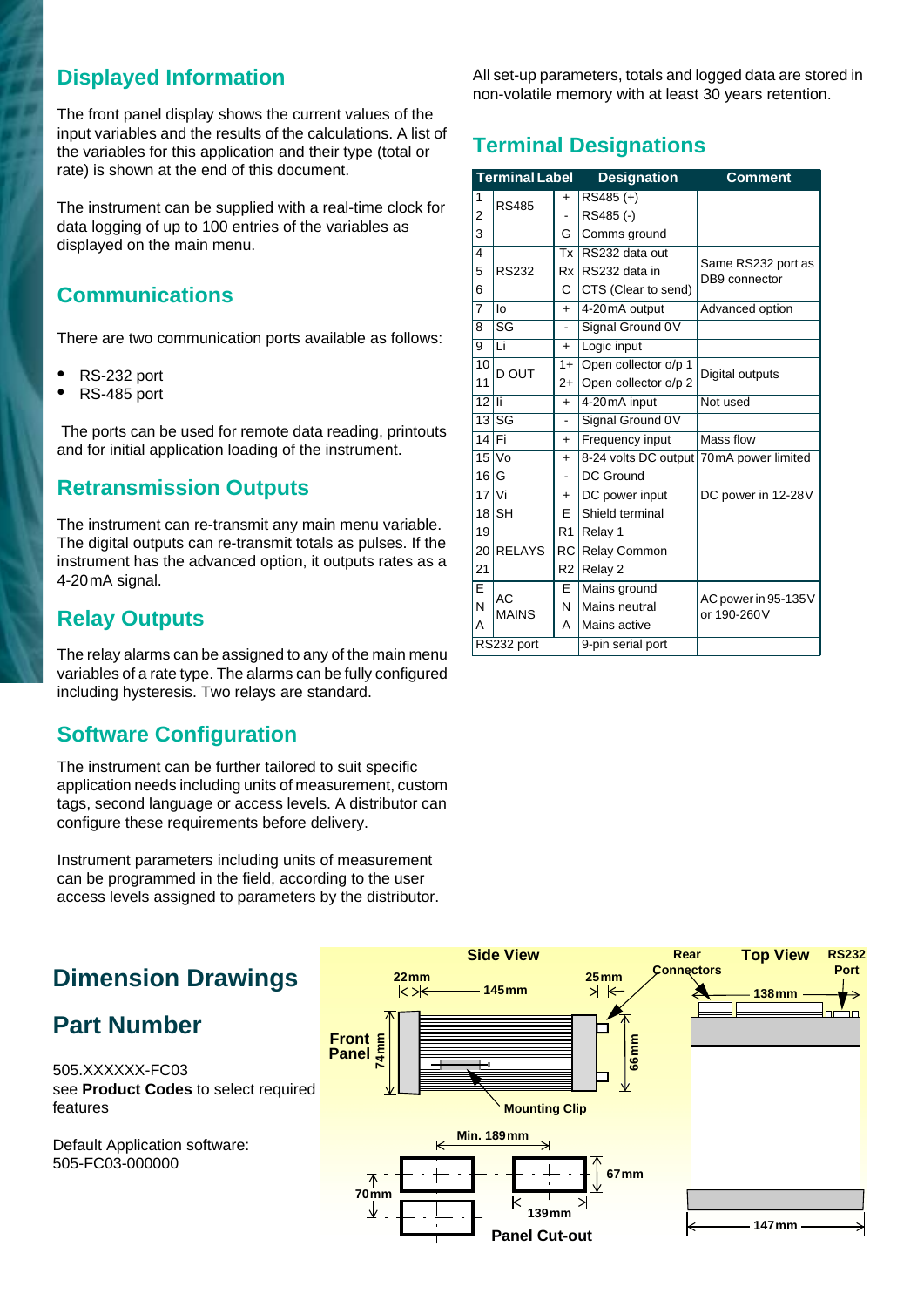# **Specifications**

#### **Operating Environment**

| Temperature<br>$0^{\circ}$ C to +60 $^{\circ}$ C (conformal coating)<br>+5°C to +40°C (no coating)        |  |
|-----------------------------------------------------------------------------------------------------------|--|
| 0 to 95% non condensing (conformal coating)<br>5% to 85% non condensing (no coating)<br><b>Humidity</b>   |  |
| 95-135 V AC or 190-260 V AC<br><b>Power Supply</b><br>or 12-28 V DC                                       |  |
| <b>Consumption</b><br>6W (typical)                                                                        |  |
| Sealed to IP65 (Nema 4X) when panel mounted<br><b>Protection</b>                                          |  |
| 147mm (5.8") width<br><b>Dimensions</b><br>$74$ mm $(2.9)$ height<br>(panel option)<br>167mm (6.6") depth |  |

#### **Display**

| <b>Type</b>        | Backlit LCD with 7-digit numeric display and<br>11-character alphanumeric display |
|--------------------|-----------------------------------------------------------------------------------|
| <b>Digits</b>      | 15.5mm (0.6") high                                                                |
| <b>Characters</b>  | 6mm (0.24") high                                                                  |
| <b>LCD Backup</b>  | Last data visible for 15 min after power down                                     |
| <b>Update Rate</b> | 0.3 second                                                                        |

#### **Non-volatile Memory**

**Retention** > 30 years Data Stored Setup, Totals and Logs

| <b>Approvals</b> |  |
|------------------|--|
| Interference     |  |

**E** compliance **Enclosure** IECEx, ATEX and CSA approved enclosures available for hazardous areas

#### **Real Time Clock (Optional)**

**Battery Type** 3 volts Lithium button cell (CR2032) **Battery Life** 5 years (typical)

**Frequency Input (General)**

| Range              | 0 to 10kHz                             |
|--------------------|----------------------------------------|
| Overvoltage        | 30V maximum                            |
| <b>Update Time</b> | 0.3 <sub>sec</sub>                     |
| Cutoff frequency   | Programmable                           |
| Configuration      | Pulse, coil or NPS input               |
| Non-linearity      | Up to 10 correction points             |
| <b>Pulse</b>       |                                        |
| Signal Type        | CMOS, TTL, open collector, reed switch |
| Threshold          | 1.3 volts                              |
|                    |                                        |

| <b>Coll</b> |                       |
|-------------|-----------------------|
| Signal Type | Turbine and sine wave |
| Sensitivity | 15mV p-p minimum      |

**NPS**

**Signal Type** NPS sensor to Namur standard

#### **Remote Key Input**

**Signal Type** CMOS, TTL, open collector, reed switch **Configuration** One input set as one of front five keys

#### **Relay Output**

| <b>No. of Outputs</b> | 2 relays                          |
|-----------------------|-----------------------------------|
| Voltage               | 250 volts AC, 30 volts DC maximum |
| Current               | 3A maximum                        |

| <b>Communication Ports</b> |                            |  |  |  |
|----------------------------|----------------------------|--|--|--|
| <b>Ports</b>               | RS-232 port<br>RS-485 port |  |  |  |
| <b>Baud Rate</b>           | 2400 to 19200 baud         |  |  |  |
| Parity                     | Odd, even or none          |  |  |  |
| <b>Stop Bits</b>           | 1 or 2                     |  |  |  |
| Data Bits                  | 8                          |  |  |  |
| <b>Protocols</b>           | Modbus RTU, Printer*       |  |  |  |

#### **Transducer Supply**

| Voltage           | 8 to 24 volts DC, pro |
|-------------------|-----------------------|
| Current           | 70mA @ 24V, 120m      |
| <b>Protection</b> | Power limited output  |

8 to 24 volts DC, programmable 70 mA @ 24 V, 120 mA @ 12 V maximum

#### **Pulse/Digital Output**

| Signal Type | Open collector, non-isolated                |
|-------------|---------------------------------------------|
| Switching   | 200 mA, 30 volts DC maximum                 |
| Saturation  | 0.8 volts maximum                           |
| Pulse Width | Programmable: 10, 20, 50, 100, 200 or 500ms |
|             |                                             |

| 4-20 mA Output (Optional) |                                                                   |  |  |  |
|---------------------------|-------------------------------------------------------------------|--|--|--|
| Supply                    | 24 volts DC internal, non-isolated                                |  |  |  |
| Resolution                | 0.05% full scale                                                  |  |  |  |
| Accuracy                  | 0.05% full scale (20°C)<br>0.1% (full temperature range, typical) |  |  |  |

*Important: Specifications are subject to change without notice. Printer protocol is available only if RTC option is installed.*